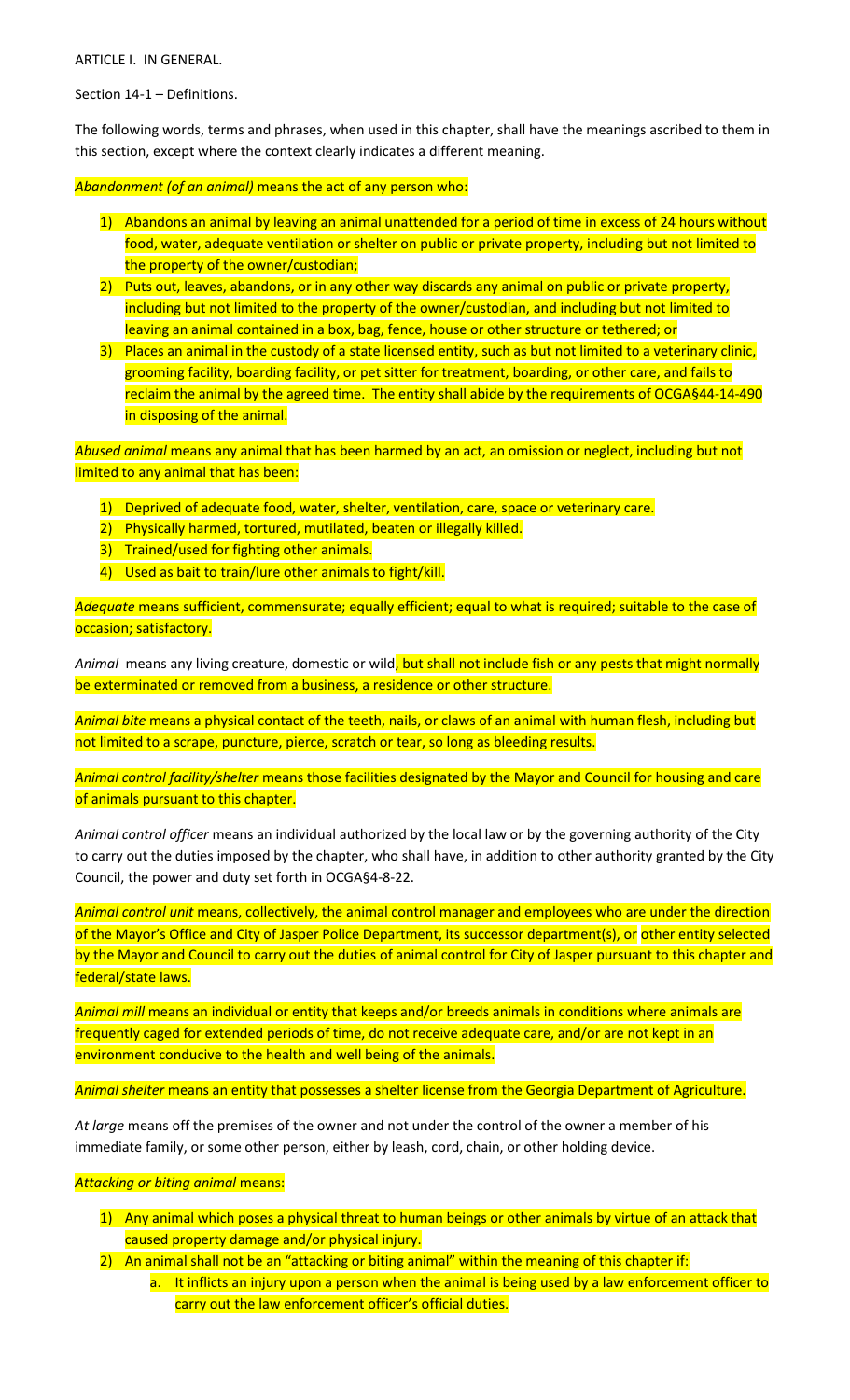b. The injury inflicted by the animal was sustained by a person who, at the time, was committing a willful trespass or other tort; was tormenting, abusing or assaulting the animal; had in the past been reported to have tormented, abused or assaulted the animal; or was committing or attempting to commit a crime.

*Bedding (adequate)* means sufficient quantity of dry, non-contaminated, safe bedding, which is appropriate to the animal's age, size, species and breed requirements.

*Board of health* means the Pickens County Board of Health, or its authorized representatives, which shall include officers or employees associated with animal control.

*Breeder* means a person or entity that owns an animal and allows it to reproduce, whether planned or unplanned.

*Care (adequate/humane)* means attention to the needs of an animal, including but not limited to, the provision of adequate water, food, shelter, bedding, sanitary conditions, ventilation, heating/cooling (temperature control), space, exercise and veterinary medical attention necessary to maintain the health of the animal with regard to the specific age, size, species and breed of the animal.

*Confinement* means restriction of a animal to a home, basement, garage, building, pen or other escape-proof enclosure. Confinement by a rope, chain, tether, fenced yard or other area accessible by other animal or persons, other than the caretaker, is not considered confinement.

*Costs* means confiscation costs on potentially dangerous dogs, dangerous dogs or vicious animals are set by the Mayor and Council and shall be paid by the owner to City of Jasper.

*Dangerous animal* means any wild mammal, reptile or fowl which is not naturally tame or gentle but is of a wild nature or disposition and which, because of its size, vicious nature or other characteristics, would constitute a danger to human life or property if not kept or maintained in a safe manner or in secure quarters; and any domestic mammal, reptile or fowl which, because of its size, vicious propensity, or other characteristic, would constitute a danger to human life or property if not kept or maintained in a safe manner or in secure quarters.

# *Dangerous dog* means:

- 1) Any dog that, according to the records of the city, has without provocation either:
	- a. Inflicted severe injury on a human being on public or private property; or
	- b. Aggressively bitten, attacked or endangered the safety of humans after the dog has been classified as a potentially dangerous dog and after the owner has been notified of such classification.
- 2) A dog shall not be a dangerous dog within the meaning of this chapter if:
	- a. The dog inflicts an injury upon a person when the dog is being used by a law enforcement officer executing official duties;
	- b. The injury inflicted by the dog was sustained by a person who, at the time, was committing a willful trespass or other tort, was tormenting, abusing, or assaulting the dog, had in the past been reported to have been tormented, abused or assaulted the dog, or was committing or attempting to commit a crime.

*Dead animal* means a deceased animal including the carcass or parts of a carcass.

# *Dispose of* means:

- 1) The sale of any live animal at public or private sale, the giving or adopting of a live animal to an individual/entity, or the transference of ownership of a live animal to a human society, licensed rescue group or licensed veterinarian.
- 2) Appropriate burial or cremation of a dead animal as directed in this chapter.

*Dog control officer* means the person designated by the Mayor and Council who is responsible for enforcing the state dangerous dog laws. This term "dog control officer" is utilized by state law with regard to the stat dangerous dog law.

*Domestic animal* means any animal other than wildlife, wild animals, or exotic animals as defined by this chapter that is domesticated by humans so as to live and breed in a tame condition.

*Effluent* means an outflow or discharge of waste.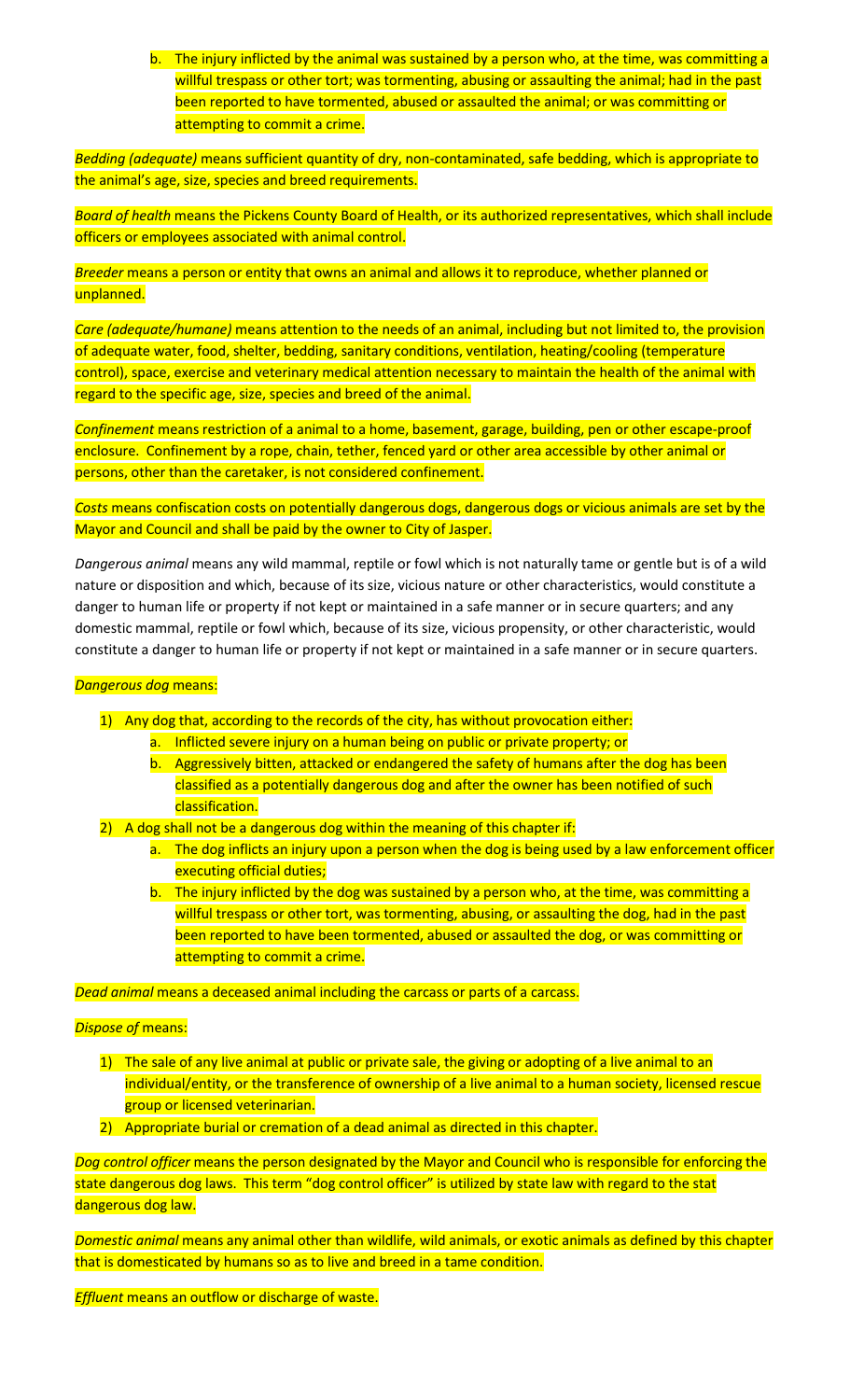*Euthanasia* means the legal act of putting animals to death using humane methods approved by the Georgia Department of Agriculture.

*Exercise (adequate)* means bodily exertion suitable to the age, size, species and breed of animal to maintain normal good health, muscle tone, non-aggressive temperament, and normal behavior.

*Exotic animal* means any animal that is not indigenous to the State of Georgia.

*Fence* means a structure of wire, wood, stone or other materials, including invisible fencing, which is of sufficient height and strength to act as a barrier against the passage of the animal it is intended to enclose.

1) A fence does not include an "invisible fence" if the fence is:

- a. Turned off or the animal is not wearing a properly operating signaling device;
- b. Ineffective for any animal that has learned it can cross the fence line;
- c. Intended to be a means of keeping people or animals out of an enclosed area; or
- d. Buried in or adjacent to the city right of way.
- 2) An invisible fence is not an acceptable means of control for an animal that is classified as vicious, dangerous, potentially dangerous, or is estrus/heat.

*Fighting animal/game animal* means any animal that has aggressive parentage, or an animal bred and/or trained to:

- 1) Exhibit aggressive qualities;
- 2) Have no instinct to withdraw from a fight or to display signs of submission;
- 3) Fight to the point of complete exhaustion or death with minimal provocation;
- 4) Suppress the animal's instinct for self-preservation;
- 5) Inflict maximum damage to the animal's opponents;
- 6) Offer little or no indication that an attack is imminent; or
- 7) Be ready/willing for combat and unyielding in combat.

*Food (adequate)* means sufficient quantity of non-contaminated and nutritionally adequate food, fed according to age, size, species and breed requirements, or as directed by a veterinarian, which is sufficient to prevent starvation, malnutrition or risk to the animal's health. Garbage or spoiled/rancid food is not considered adequate food.

*Foster home* means a temporary home that cares for animals until they can be placed in a permanent home or returned to the City or its designee for adoption/disposal. Foster homes must be affiliated with and controlled by licensed rescue groups and/or licensed animal shelters.

*Garbage* means all refuse matter/effluent. Garbage includes, but is not limited to animal or vegetable refuse, by-product of a restaurant kitchen, or meat/poultry processing establishment, spoiled/rancid food and refuse accumulation of animal, fruit, or vegetable matter, liquid or otherwise (that is normally discarded).

*Grid* means a manufactured type of wood, plastic or wire flooring specifically designed to be used in an area where an animal is housed.

## *Hoarder* is a person or entity that:

- 1) Collects animals and fails to provide them with humane/adequate care:
- 2) Collects dead animals that are not properly disposed of as required by this chapter; or
- 3) Collects, houses or harbors animals in filthy, unsanitary conditions that constitute a health hazard to the animals being kept, and/or to the animals or residents of adjacent property.

*Human exposure to rabies* means any bite, scratch or other situation in which saliva or central nervous system (CNS) tissue of a potentially rabid animal enters an open wound, fresh wound, or comes in contact with a mucous membrane by entering the eye, mouth, or nose. Touching of handling another animal or inanimate object that has had contact with a rabid animal does not constitute an exposure unless wet saliva or CNS tissue entered a fresh, open wound or had contact with a mucous membrane. Likewise, contact with the urine, feces or blood of a potentially rabid animal does not constitute an exposure since the pathogens of rabies is such that the virus follows nerve pathways and has only limited circulation in the blood.

*Humane society* means a licensed organization that rescues, assists and provides care for animals, educates the public in humane care of animals, initiates/facilitates programs to improve the quality of life for animals.

*Impoundment* means taking an animal into custody of City of Jasper.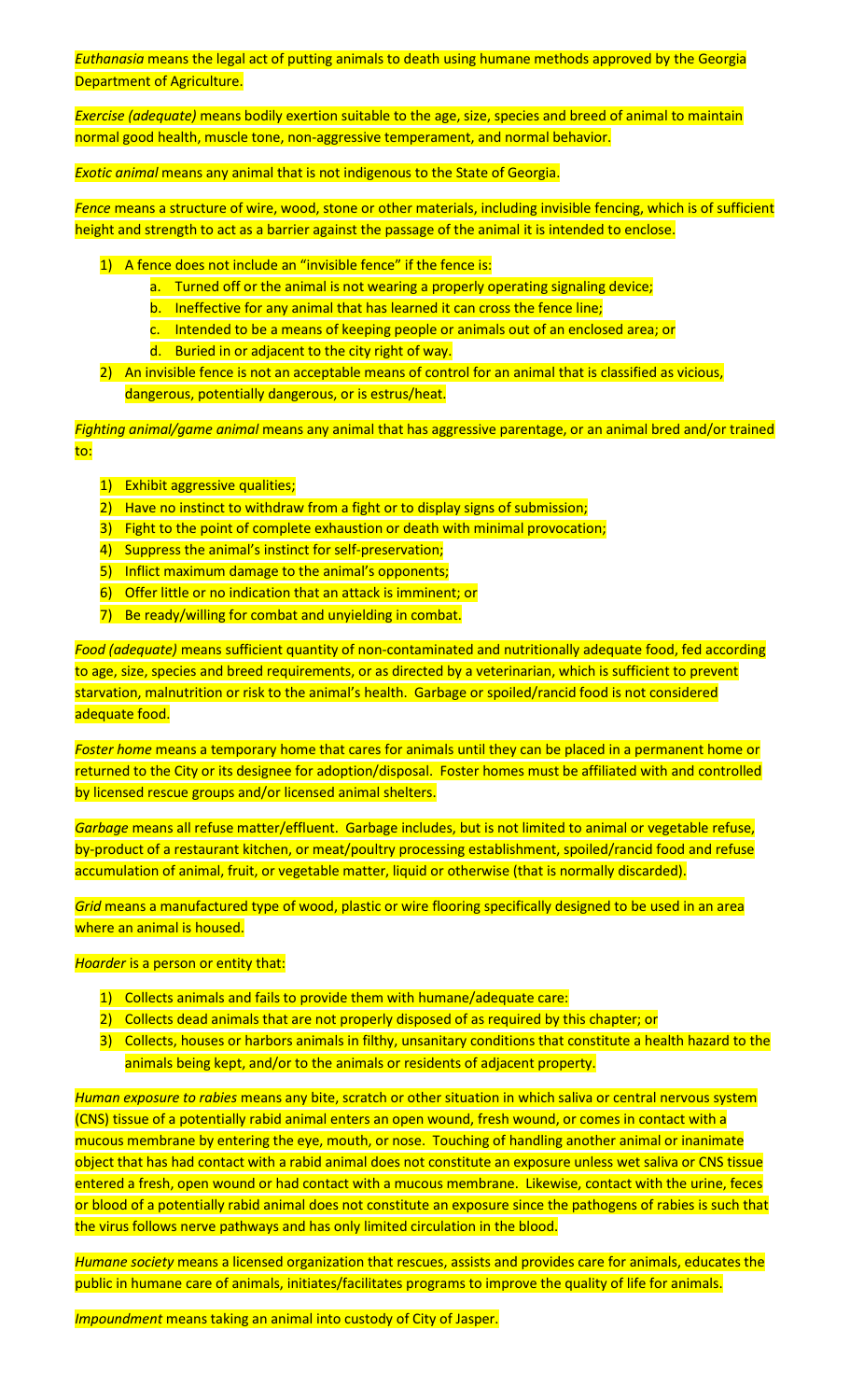*Licensed* means having a valid Georgia state license issued under the authority of the State of Georgia.

*Lure* means an animal used to bait/teach/encourage another animal to chase, fight or kill other animals.

*Neglect* means absence of adequate care that is unintentional.

*Neglect (willful)* means the intentional withholding of adequate food, water and humane care required by an animal to prevent starvation, dehydration, death or other harmful/debilitating conditions.

*Nuisance* animal means any animal that:

- 1) Damages, soiled, defiles, eliminates or defecates on private property other than its owner's property or on public property;
- 2) Causes unsanitary or offensive conditions or otherwise endangers public health, welfare or safety;
- 3) Causes a disturbance by barking, howling or other noisemaking for a period of more than 15 minutes;
- 4) Chases vehicles, bicycles or people;
- 5) Is in estrus and not confined in a manner which can keep it away fro intact males of the same species; or
- 6) Causes serious annoyance to a neighboring residence and interferes with the reasonable use and enjoyment of that property.

*Owner* means any person owning, possessing, harboring, keeping or having custody or control of any animal subject to this chapter. This definition is intended to embrace any person who is a custodian.

*Police department* means the City of Jasper Police Department or its successor department(s).

## *Potentially dangerous dog* means:

- 1) Any dog that has without provocation bitten a human being on public or private property.
- 2) A dog is not considered a potentially dangerous dog according to this chapter if:
	- a. The dog inflicts an injury upon a person when the dog is being used by a law enforcement officer in carrying out official duties; or
	- b. The injury inflicted was sustained by a person who was committing a willful trespass or other tort, was tormenting, abusing or assaulting the dog, had in the past been reported to have been tormented, abused or assaulted the dog, or was committing or attempting to commit a crime.

*Primary enclosure* means any structure or device used to restrict an animal to a limited amount of space, such as a fence, building, room, pen run, cage, stall, paddock, or pasture that provides adequate space and shelter.

*Proper enclosure* means an enclosure for keeping a dangerous dog, potentially dangerous dog or vicious animal securely confined indoors or in a securely enclosed and locked pen, fence or structure suitable to prevent the entry of another animal or any person other than the owner or caretaker. The enclosure must:

- 1) Be designed to prevent the animal from escaping, and:
	- a. If the enclosure is a fence, the fence must be high enough to keep the animal from climbing over and must be secured at the bottom to keep the animal from digging under.
	- b. If the enclosure is a pen or structure other than a fence, the pen or structure must have secure sides, top and bottom constructed or secured in such a manner to prevent the animal's escape, and be of a height and strength to maintain the animal within it.
- 2) Provide adequate shelter.
- 3) Provide adequate space for the animal.

*Provoked attack* means an attack resulting when an domestic animal is placed in a situation such that an expected reaction would be to bite or attack.

*Relinquished* means written transfer of ownership of an animal by the owner to City of Jasper.

*Rescue animal* means a dog, cat or other animal temporarily maintained by a licensed rescue group until the animal can be placed in a permanent home.

*Restraint of animal* means complete and immediate control of an animal by a physical device while under the direct supervision of a competent person.

*Running at large* means any domestic animal not under control and restraint of the owner or the owner's designee.

*Sale of animals* means the transfer of ownership of an animal through verbal or written agreement to a new owner in exchange for money, goods, services or fees.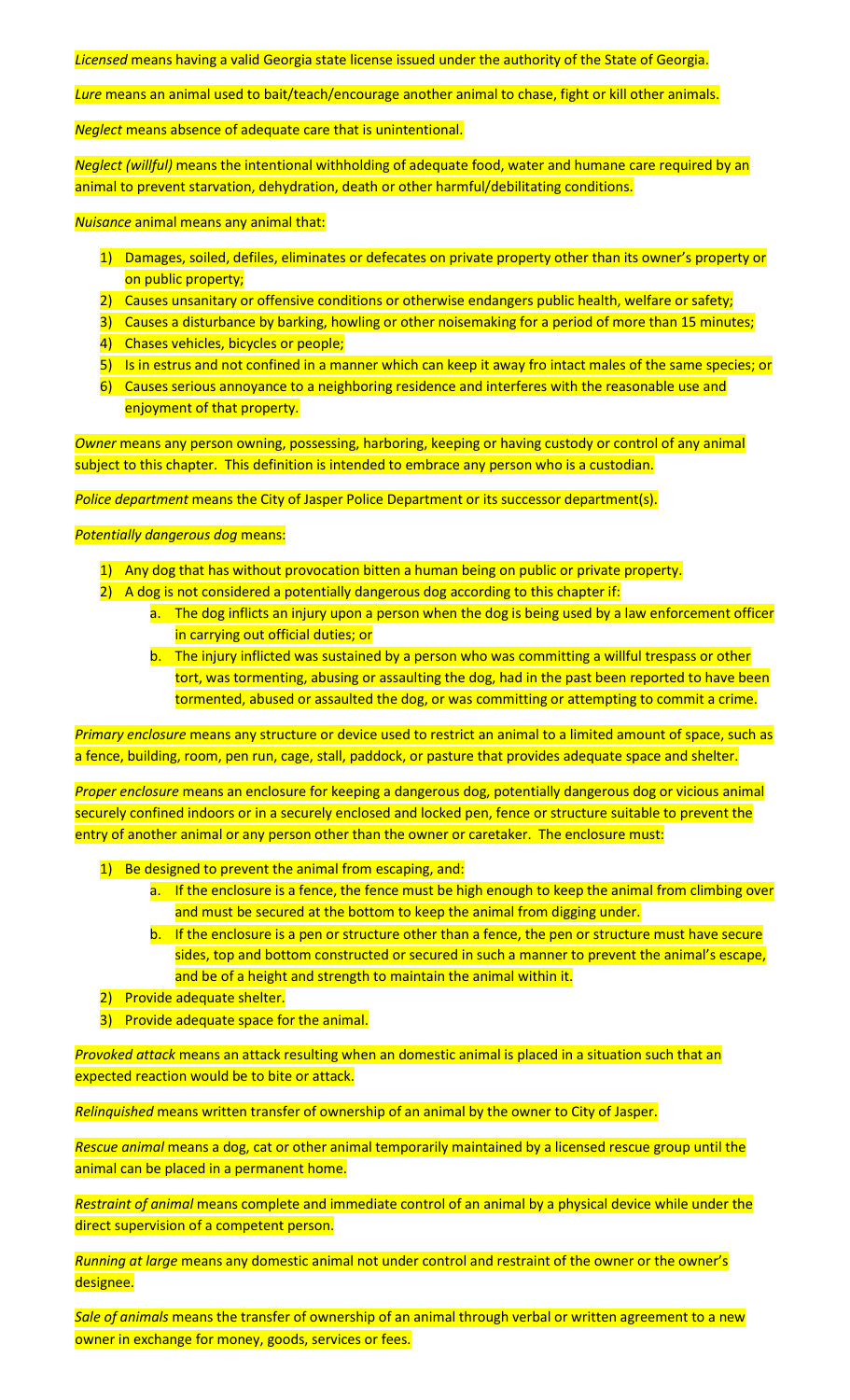*Sanitary conditions* means animal living space free from health hazards, irritants or conditions that may endanger or pose a significant risk to an animal's health. In the case of farm animals, nothing in this section shall be construed as imposing sanitation requirements or standards more stringent than normally accepted animal husbandry and human practices as defined by this chapter and Georgia state law as regulated by the Georgia Department of Agriculture.

*Severe injury* means any physical injury resulting in any of the following:

- 1) Broken bones;
- 2) Puncture wounds;
- 3) Lacerations, with or without, sutures;
- 4) A medical procedure; or
- 5) Death.

*Shelter (adequate)* means protective cover for a domestic animal appropriate for the species and providing adequate space to maintain the animal in good health, which also prevents pain, suffering or a significant risk to the animal's health.

- 1) Adequate shelter includes but is not limited to the following:
	- a. Sufficient coverage and insulation to protect an animal from extreme hot and cold temperatures;
	- b. Sufficient protection from the elements to keep the animal dry;
	- c. Sufficient shade and ventilation to prevent an animal from overheating and/or dehydrating; and
	- d. Adequate bedding or resting area suitable for the breed, species, age, size and medical condition of the animal.
- 2) Adequate shelter is structurally sound housing which provides an animal with:
	- a. Adequate space;
	- b. Four solid walls or an "igloo" type of structure;
	- c. A roof;
	- d. A dry floor that is either
		- i. Solid, or
		- ii. Grids, provided the animal can easily stand, walk, lay and sit on grids without its feet or body parts being caught, damaged or injured. The girds and area under the grids must be designed so that they can be cleaned and sanitized.
	- e. An entrance; and
	- f. Adequate space for the number of animals on the property.

3) Materials not suitable for shelters include but are not limited to:

- a. Inadequately insulated containers;
- b. Crates with exposed sharp edges;
- c. Metal or plastic drums;
- d. Abandoned or parked vehicles;
- e. Porches or decks;
- f. Lean-tos;
- g. Any other structure that fails to provide sufficient protection from the elements; and
- h. Any other structure that is not safe or suitable for housing the species.

# *Space(adequate)* means:

- 1) Sufficient safe space for adequate exercise suitable to the age, size, species and breed of animal;
- 2) Sufficient space during periods of confinement, suitable to the age, size, species and breed of animal to permit the animal to turn about freely, stand, sit or lie, move, etc in a comfortable and normal position; or
- 3) For sick or injured animals, confinement as directed by a veterinarian.

*State dangerous dog control* law means OCGA title 4, chapter 8, article 2 (OCGA§4-8-20 et seq.) as amended.

*Strict confinement/isolation for animals bitten by rabid animal* means confinement for the period of time recommended by the State of Georgia and kept inside a home, basement, garage, or suitable building, and isolated from other animals and people other than the caretaker while the animal is being observed for symptoms of rabies. An animal within a fenced yard, on a chain, or otherwise in an area accessible in any way to other animals or persons other than the caretaker is not in a strictly confined area.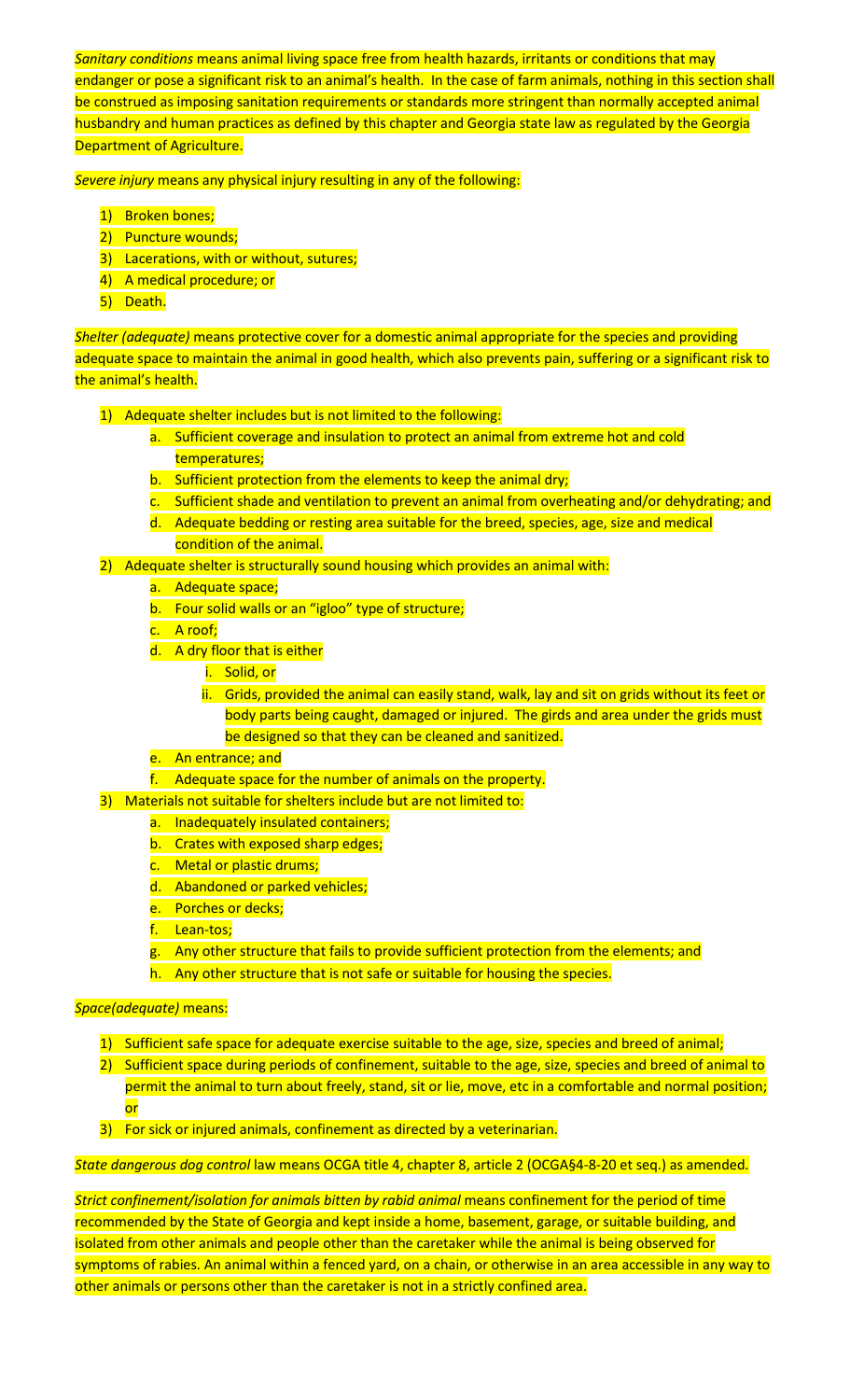*Temperature control (adequate)* means maintaining temperatures recommended for animals by the Department of Agriculture guidelines for shelters and farm animals.

*Tether* means any chain, roper, leash, tie out or wire designed to restrain an animal which is attached to an animal's collar or halter and is also attached to a stationary object. Acceptable temporary tethers include appropriate size chain, leash, rope or other tethering device that is of adequate length to satisfy the space and exercise requirements for the animal. In any event, any tether must be a minimum of ten feet in length. Tethering devices as referred to in this chapter are the type commonly used for the size animal involved and are attached to the animal by means of a properly fitted collar or harness.

*Training group (licensed)* means an appropriately licensed organization or individual that trains animals to assist physically handicapped persons, to assist search and rescue operations, and/or to work with government agencies or law enforcement agencies.

*Unprovoked attack or without provocation* means an attack that is not provoked, as defined by this chapter.

*Unsanitary conditions* means animal living space including shelter and exercise area, contaminated by health hazards, irritants, items or conditions that endanger or pose a risk to an animal's health, including but not limited to:

- 1) Excessive animal waste;
- 2) Garbage, trash or effluent;
- 3) Standing water or mud;
- 4) Rancid/contaminated food or water;
- 5) Fumes, foul or noxious odors, contaminated air, hazardous chemicals or poisons;
- 6) Decaying materials;
- 7) Uncontrolled parasite or rodent infestation; and
- 8) Areas that contain nails, screws, broken glass, broken boards, pits, poisons, sharp implements or other items that could cause injury, illness or death to an animal.

*Ventilation (adequate)* means fresh air sufficient to provide for the health of an animal.

*Veterinarian* means a doctor of veterinary medicine licensed to diagnose and treat diseases and injuries in animals.

*Veterinary care (adequate)* means medical care of an animal from or under the direction of a licensed veterinarian and necessary to maintain the health of an animal based on the age, species, breed, etc., of the animal, or to prevent an animal from suffering from:

- 1) Ongoing infections;
- 2) Infestation of parasites;
- 3) Disease; or
- 4) Any other medical condition/injury where withholding or neglecting to provide such care would: a. Endanger the health or welfare of the animal; or
	- b. Promote the spread of communicable diseases.

*Veterinary clinic (licensed)* means a business facility where veterinary medicine is practiced.

# *Vicious animal* means:

- 1) Any animal which:
	- a. Constitutes a physical threat to human beings or other animals by virtue of an attack of such severity or intensity as to cause severe property or physical damage; or
	- b. Makes an unprovoked attack on animals or on human beings; or
- c. Intentionally attacks physical property in an effort to cause harm to a human or other animal. 2) An animal shall not be a vicious animal within the meaning of this chapter if:
	- a. It inflicts an injury upon a person when the animal is being used by a law enforcement officer carrying out official duties; or
	- b. The injury inflicted by the animal was sustained by a person who was committing a willful trespass or other tort, was tormenting, abusing or assaulting the animal, had in the past been reported to have tormented, abused or assaulted the animal, or was committing or attempting to commit a crime.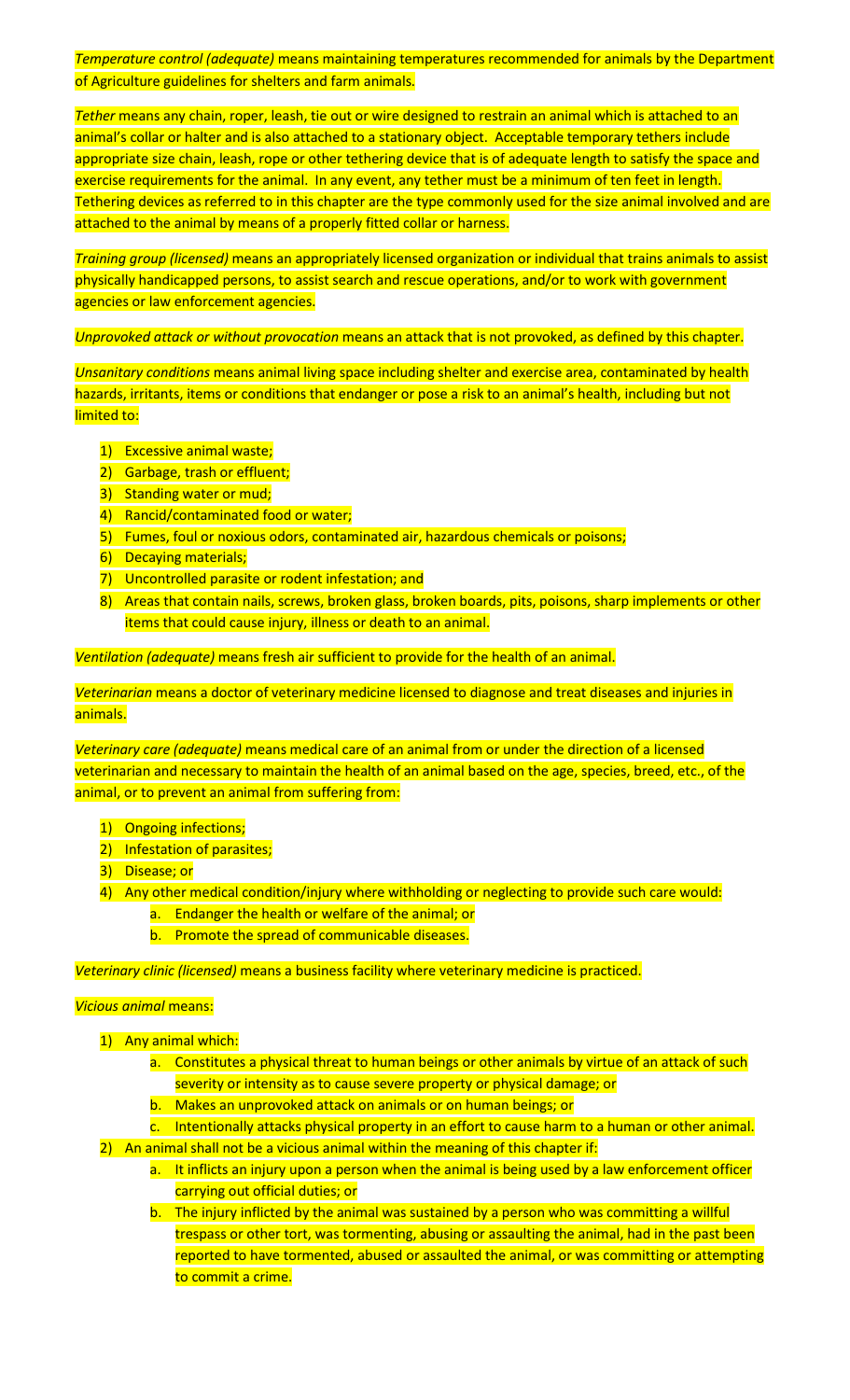*Water (adequate)* means clean, fresh water sufficient to prevent dehydration, properly sustain health, and prevent significant risk to the animal's health. For the purposes of this chapter, snow, ice or rancid/contaminated water are not considered adequate water.

*Wild animal/wildlife* means any animal which is indigenous to this state, but not included in the definition of a domestic animal, and including any hybrid animal that is part wild animal.

Section 14-3. Dangerous Animals.

It shall be unlawful for any person to permit any dangerous or vicious animal of any kind to run at large within the city. The police officers and animal control officer of the city shall be authorized to use such force as is necessary to prevent any such dangerous or vicious animal from causing harm to any person or property.

Section 14-11. Interference with animal control officer.

It shall be unlawful to interfere with any animal control officer by taking or attempting to take any animal from any vehicle used to transport such animal, or by taking or attempting to take any animal from the animal control impounding area, or by any other method with would block or hinder any officer referred to in this section from performing his duties.

ARTICLE II. DOGS AND CATS

Section 14-41. Tags Required.

Change section title to read: Tags and Licenses Required.

All dogs and cats kept, harbored, or maintained by their owners in this city shall be required to provide each dog and/or cat with a collar to which its identification and rabies tag must be affixed. Every owner shall see that the collar and tag are worn at all times.

All dogs and cats kept, harbored, or maintained in the city shall be required to be licensed by the animal control officer annually before July  $1<sup>st</sup>$ , or within 30 days of acquiring ownership of a licensable dog or cat. Owners will be required to present, along with the application for license, any documentation for rabies vaccination and documentation that the animal has been spayed or neutered, if applicable. The animal subject to the license must be present at time of application so that photo identification can be maintained with the license. Fees for such license shall be set by resolution of Mayor and Council.

The City will assess a late fee, as to be determined by Mayor and Council, to every owner of a dog or cat 5 months in age or over, if the owner failed to obtain a license prior to July 1<sup>st</sup> each year, or within 30 days of acquiring ownership of a licensable dog or cat.

Section 14-42. Vaccinations.

It shall be unlawful for the owner of any dog or cat to keep, or maintain such animal unless it shall have been vaccinated by a licensed veterinary surgeon with antirabies vaccine, within 30 days after the dog or cat reaches 4 months of age. Such animal must be revaccinated within one year after the initial vaccination. The owner of such animal shall have the dog revaccinated against rabies by a veterinarian before the date the immunization expires as stated on the certificate of vaccination or, if no date is specified, within 3 years after the previous vaccination. An owner who fails to have a dog or cat vaccinated against rabies as required under this section shall be assessed fine as determined by resolution of Mayor and Council.

Section 14-47. Impoundment procedure.

- a) It shall be the duty of every police officer and animal control officer to seize all dogs and/or cats running at large in violation of this chapter and impound such animals in the Pickens County Animal Shelter. A ledger shall be kept in the city animal control office showing the date of impoundment, a description of the animal impounded, and a record as to whether such animal has been licensed and tagged.
- b) Not later than two days after the impounding of any animal as provided in subsection (a) of this section, the owner shall be notified, or if the owner is unknown, written notice shall be posted for *three* days at the city police department and city hall, which notice shall describe the animal and indicate the place and time of taking.
- c) The owner of any animal impounded may redeem the animal by paying such administrative fees and costs of impoundment as may be established by resolution of the Mayor and City Council.
- d) If at the expiration of three days from the date of notice to the owner of the posting of notice any animal impounded as herein provided shall not have been redeemed either by the woner or by some